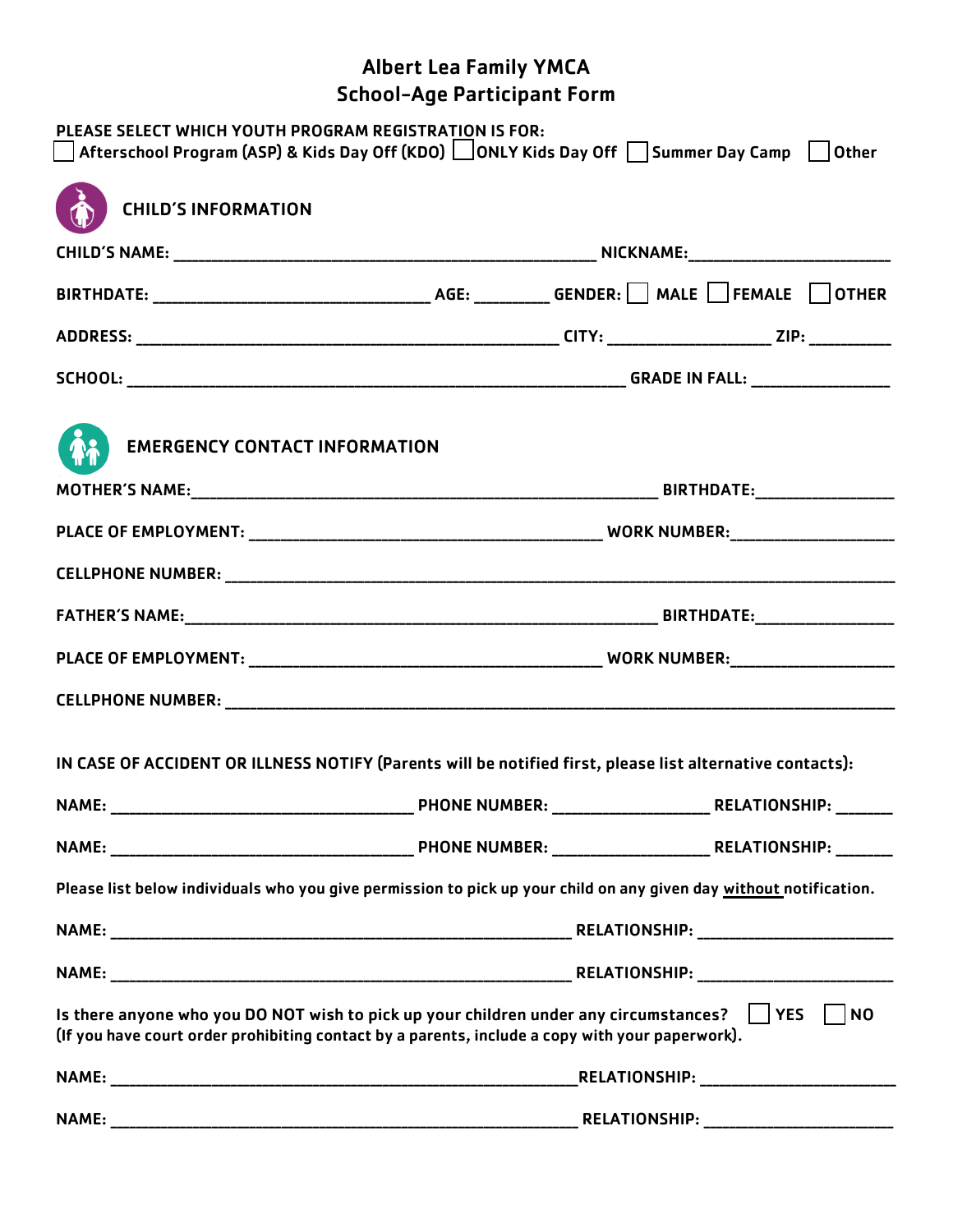

| HEARING? ___________________________                                                                                                                                                                                 |  |  |
|----------------------------------------------------------------------------------------------------------------------------------------------------------------------------------------------------------------------|--|--|
| $\Box$ YES<br>$\vert$ $\vert$ NO<br>DOES YOUR CHILD HAVE ANY MENTAL OR EMOTIONAL DIFFICULTIES?                                                                                                                       |  |  |
| $ $ $ $ YES<br>N <sub>0</sub><br>DOES YOUR CHILD HAVE ANY PHYSICAL DISABILITIES?                                                                                                                                     |  |  |
| YES<br><b>NO</b><br>IS YOUR CHILD WELL ENOUGH TO TAKE PART IN ALL ACTIVITIES?                                                                                                                                        |  |  |
| <u> 1989 - Johann John Harry Harry Harry Harry Harry Harry Harry Harry Harry Harry Harry Harry Harry Harry Harry</u><br>IS THERE ANY CONDITION PRESENT THAT MIGHT RESULT IN AN EMERGENCY (I.E. ASTHMA)?    YES    NO |  |  |
| DOES YOUR CHILD SUFFER FROM ANY ALLERGIES (MEDICATIONS, FOOD, INSECT STINGS)?                                                                                                                                        |  |  |
| IS A MODIFIED DIET NECESSARY (PER DOCTOR'S NOTE)? $\Box$ YES $\Box$ NO<br>If yes, additional paperwork is needed. The contract of year and the set of year and the set of year and the s                             |  |  |
| <b>YES</b><br> NO<br>WILL YOUR CHILD NEED MEDICATION DURING THE HOURS OF PROGRAMMING?                                                                                                                                |  |  |
|                                                                                                                                                                                                                      |  |  |

## \*\* PLEASE NOTE A COPY OF YOUR CHILD'S IMMUNIZATION RECORDS MUST BE INCLUDED BEFORE THEY CAN ATTEND THE PROGRAM\*\*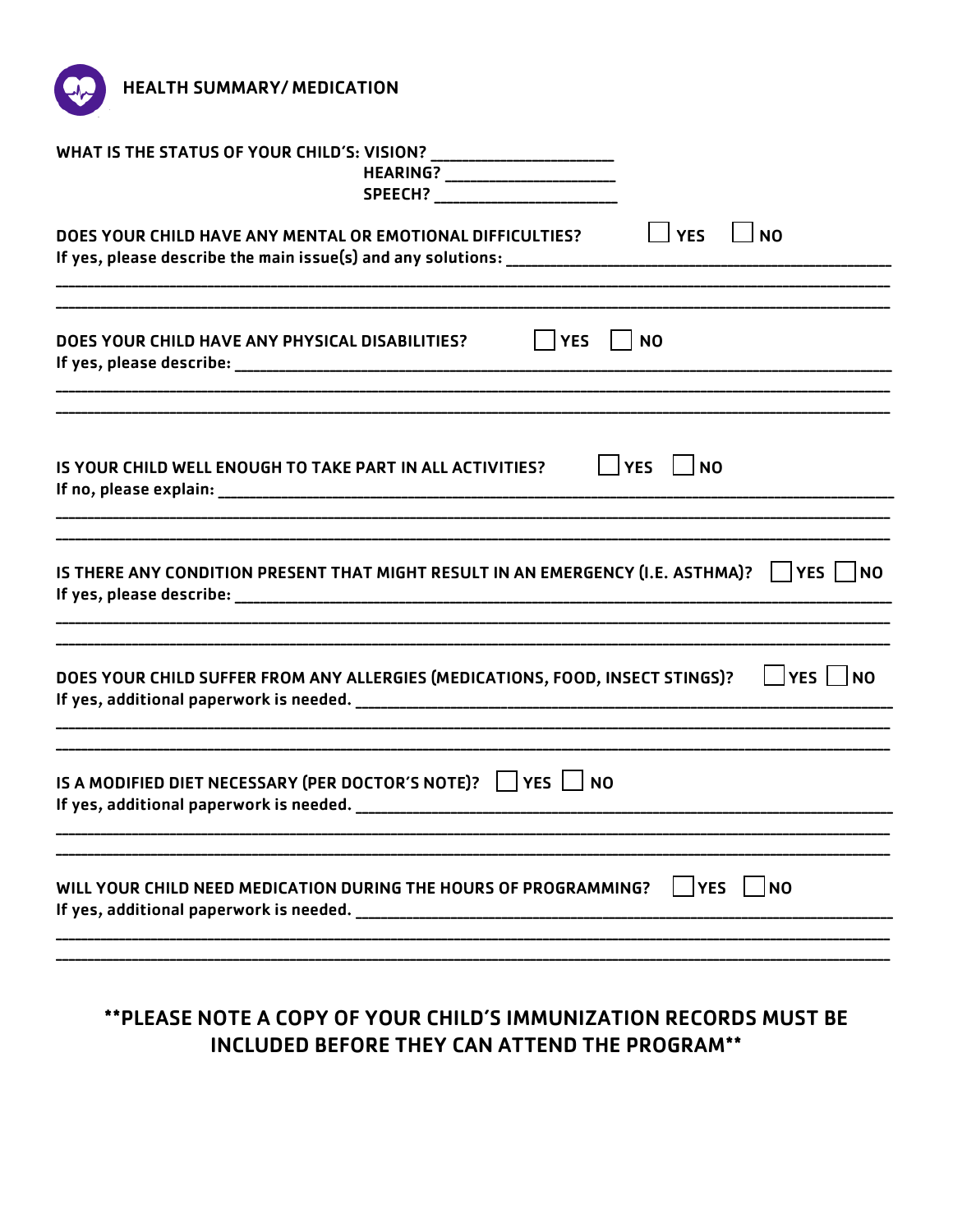| <b>SWIMMING SAFETY</b>                                                                                                                                                                                                                          |                                                                                                                                                                                                                                                                                                 |
|-------------------------------------------------------------------------------------------------------------------------------------------------------------------------------------------------------------------------------------------------|-------------------------------------------------------------------------------------------------------------------------------------------------------------------------------------------------------------------------------------------------------------------------------------------------|
| I consider my child to be a (check one)                                                                                                                                                                                                         | S/he can (check all that apply)                                                                                                                                                                                                                                                                 |
| Beginner Swimmer (needs a lifejacket)                                                                                                                                                                                                           | Swim underwater                                                                                                                                                                                                                                                                                 |
| <b>Intermediate Swimmer</b>                                                                                                                                                                                                                     | Swim length of the pool                                                                                                                                                                                                                                                                         |
| <b>Advanced Swimmer</b>                                                                                                                                                                                                                         | Tread water for one minute or more                                                                                                                                                                                                                                                              |
| PERMISSION AUTHORIZATION<br>Please initial each of the following statements.<br>I understand and agree,<br>School-Age Program staff and/or person certified in the appropriate skill.                                                           | 1. To allow First Aid treatment to be administered by the Albert Lea Family YMCA/the YMCA's                                                                                                                                                                                                     |
| 2. To authorize the Albert Lea Family YMCA/the YMCA's School-Age Program staff to obtain<br>emergency medical and/or dental care or treatment for my child in the event of a medical<br>Admission will be made if time and circumstances allow. | emergency. Attempts to reach a parent or another individual listed as a contact person on the                                                                                                                                                                                                   |
| 3. To authorize the Albert Lea Family YMCA/the YMCA's School-Age Program staff to<br>the approval of the Poison Control Center.                                                                                                                 | administer syrup of ipecac or take other action in case of emergency as directed by and with                                                                                                                                                                                                    |
|                                                                                                                                                                                                                                                 | 4. To allow School-Age Program Staff to apply sunscreen and bug spray to my child, as needed.                                                                                                                                                                                                   |
| child from a different location.                                                                                                                                                                                                                | 5. To give my permission to the Albert Lea Family Y/the YMCA's School-Age Program, for my<br>child to participate in supervised play and attend excursions that may be considered part of<br>the child care program. I understand that I will be notified if this will require me to pick up my |
|                                                                                                                                                                                                                                                 | Date: $\frac{1}{1}$                                                                                                                                                                                                                                                                             |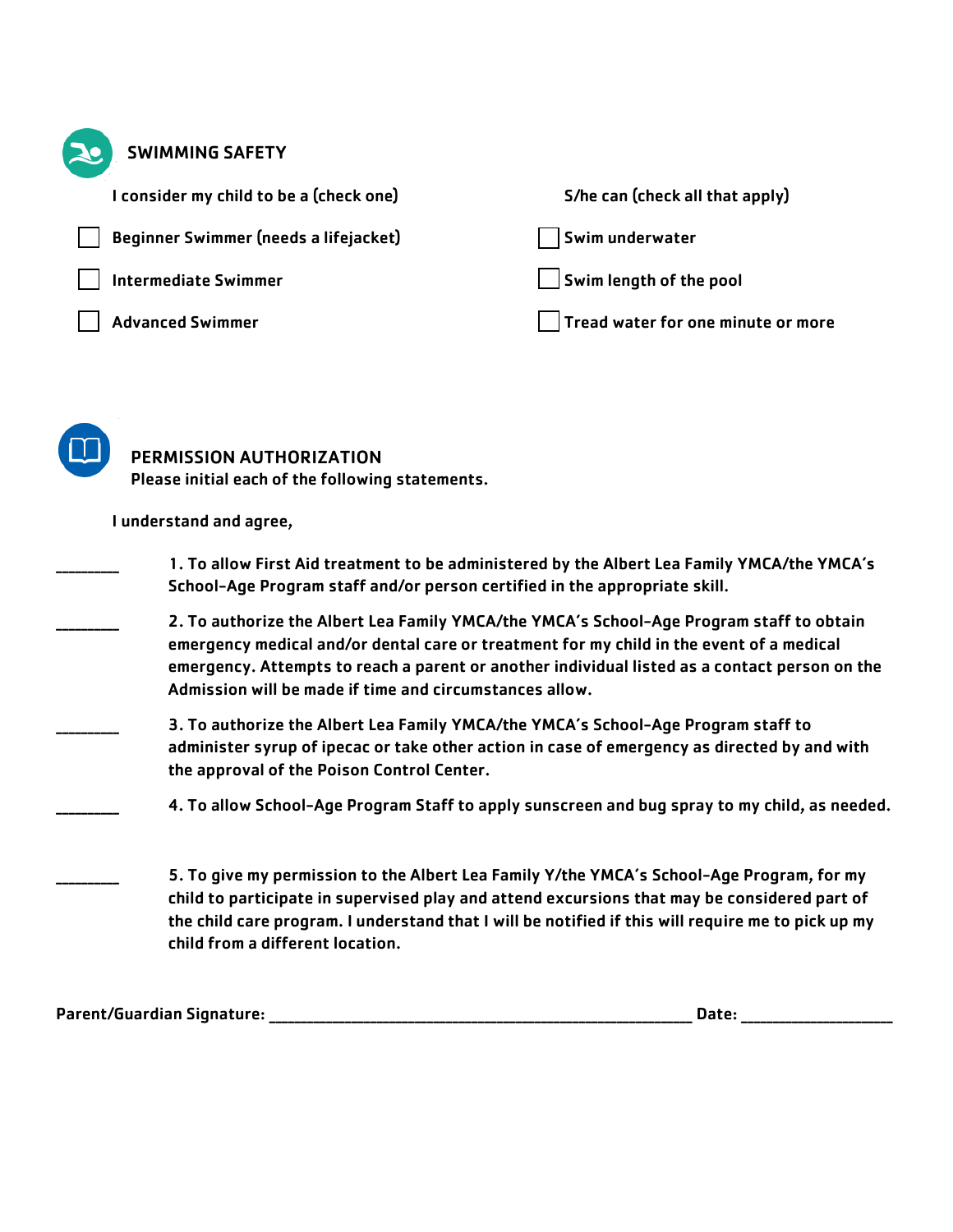

## AGREEMENT FOR SERVICES

Please initial each of the following statements.

I understand and agree,

- \_\_\_\_\_\_\_\_\_\_ 1. That I have read and understand the policies and procedures for the Albert Lea Family YMCA's School-Age Programs and have read the Parent Handbook. I understand the procedures have been developed to comply with State of Minnesota requirements and provide for the overall welfare of the children enrolled.
- \_\_\_\_\_\_\_\_\_\_ 2. That I have discussed any questions regarding these procedures and mutual responsibilities with the Youth Director and will provide the necessary information or required forms. I will inform the Youth Director of any changes in address, telephone, health or family situation.
	- 3. To comply with the fee agreement and will pay the Albert Lea Family Y the agreed upon fee for my child's participation in the YMCA's School-Age Programs. \*\*Please note if fee has already been paid\*\*
	- \_\_\_\_\_\_\_\_\_\_ 4. To pay the \$40.00 non-refundable fee that is charged upon registration of the Afterschool and Summer Day Camp Programs, with an added \$5.00 per additional child.
	- \_\_\_\_\_\_\_\_\_\_ 5. That I will only be billed for the days that my child attends the YMCA's School-Age Programs. Statements will be set out each week for the previous week. Payments must be received at the YMCA by 6:00 on the following Friday. Payments are required to be made weekly unless arranged in advance with the YMCA business office.
	- \_\_\_\_\_\_\_\_\_\_ 6. That Kid's Day Off (all day care during school year) will require 48 hours' notice for registration. If I do not register with enough notice, there will be a \$10 late fee per child added to my bill. If I drop off my child without any notice whatsoever there will be a \$15 late fee. Additionally, if I sign up my child and they do not attend (certain circumstances waived) I will be charged \$5 for reserving their spot.
	- \_\_\_\_\_\_\_\_\_\_ 7. That if my account balance exceeds \$200 (\$100 for scholarship) the YMCA has the right to suspend my child's enrollment until the balance is paid.
	- 8. To comply with the Past Due Payment and NSF Protocols stated below:
	- o Past Due Payments Protocol
		- 30 days past due: 3% interest added to amount owed.
		- 45 days past due: additional 3% interest will be added and total will be turned over to collections. Fees double when turned over to the Credit Bureau.
	- o NSF Protocol
		- Immediately upon notification from bank: NSF letter sent with \$30 penalty fee and 3% interest added.
		- 6 days past notification: additional 3% interest will be added.
		- 30 days past notification: additional 3% interest will be added.
		- 45 days past notification: additional 3% interest will be added and total will be turned over to collections. Fees double when turned over to the Credit Bureau.

\_\_\_\_\_\_\_\_\_\_ 9. To pay all charges and any debt accumulated (including but not limited to: membership fees, childcare fees, all registration fees for membership or programs, late fees, interest fees, collection fees, or attorney costs in the event that the account becomes delinquent) for services provided by the Albert Lea Family YMCA.